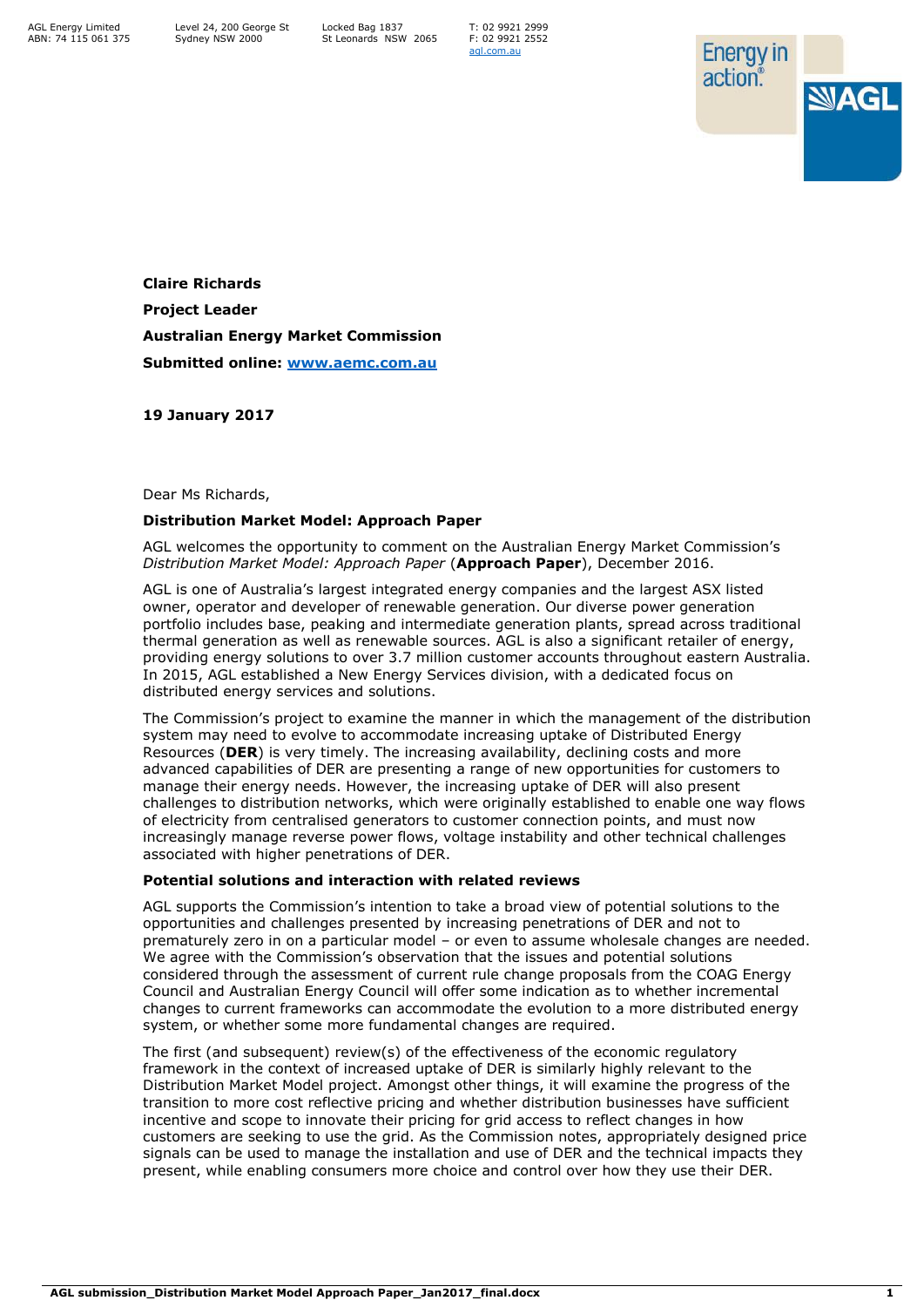The Approach Paper refers to a number of other current rules changes (such as on replacement expenditure planning arrangements), the outcomes of which will have a bearing on the management of distribution networks in a future with increasing penetrations of DER. It is important that the Commission coordinates these complementary work-streams, and applies consistent principles to the assessment and implementation of each. This will promote a smooth and predictable transition to a distribution system which operates as an accommodative platform both facilitating greater uptake of DER and related products and services, and drawing on their capabilities to efficiently support the stable operation of the grid. This program vision and predictability will in turn offer businesses the confidence to invest and innovate their products and services.

We recognise that regulators and policy-makers in other jurisdictions (such as New York) are grappling with similar issues in the transformation and modernisation of their own energy grids. We agree with the Commission that, although these international experiences can offer valuable learnings, it is important that solutions are developed that are fit for the Australian context.

## **Guiding principles**

The distribution network is the gateway to a multitude of current and emerging energy services markets. In addition to delivering energy in the 'traditional' way from central generators to end customers, it is also becoming the platform on which customers will be able to share energy with one-another, through which customers will be able to access wholesale and ancillary services markets, and increasingly to provide grid stability services back to the network. In light of this, it is essential that the neutrality of the grid be protected. It should as far as possible provide an open access platform to support transactive energy flows and facilitate (rather than inhibit) the emergence of new products and service markets that build on new technological capability in a way that responds to customer preferences.

As noted above, a number of current reviews and rule changes are considering issues directly relevant to the Distribution Market Model project. More fully exploring the issues raised through those processes will assist in resolving questions as to how the more active management of the distribution system should occur. Whether it is determined that wholesale or more incremental changes are required, upholding the neutrality of the grid and promoting customer choice, competition and technology neutrality should be key priorities. This requires that particular attention be paid to the role of monopoly network businesses (and monopsony purchasers of grid support services) in the future distribution market model.

We generally support the Commission's outline of principles that should guide any changes to energy market or regulatory design, and that will be used to provide an assessment framework for the Distribution Market Model project. These are set out on p18 and in Box 3.2 of the Approach Paper and can be combined and summarised as follows:

- consumer choice should be facilitated and drive the development of the sector;
- competition should be promoted to the extent possible;
- regulation should only be used where necessary to address market failure, including to safeguard the safe, secure and reliable supply of energy;
- risks should be allocated to parties that are best able to manage them;
- price signals should be utilised to encourage efficient investment and operational decisions; and
- particular technologies or business models should not be biased over others.

The Commission also proposes 'simplicity and transparency' as a guiding principle. However, the pursuit of simplicity may at times be at odds with the underlying needs and realities of a much more dynamic distribution system. In AGL's view, it may be appropriate to retain some complexity in market design and price signalling where there are likely to be sophisticated entities and intermediaries (or indeed technologies) managing this complexity on behalf of end-customers.

## **Project Scope**